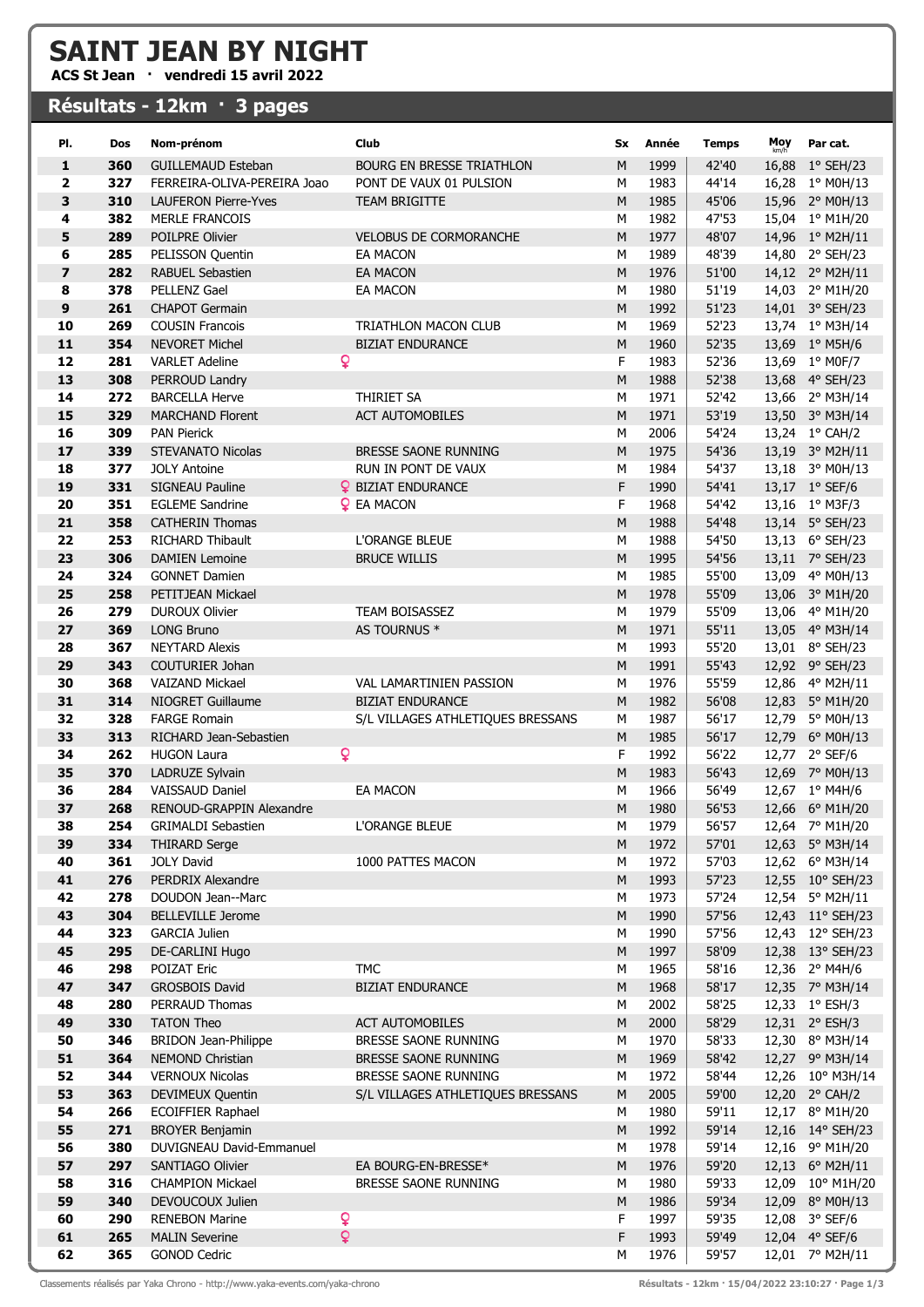| PI.        | <b>Dos</b> | Nom-prénom                                    | Club                                  | Sx     | Année        | <b>Temps</b>       | Moy<br>km/h  | Par cat.                           |
|------------|------------|-----------------------------------------------|---------------------------------------|--------|--------------|--------------------|--------------|------------------------------------|
| 63         | 355        | <b>BAS Pierre-Antoine</b>                     |                                       | M      | 1989         | 1h00'02            | 11,99        | 15° SEH/23                         |
| 64         | 264        | MIRLAND Sylvain                               |                                       | M      | 1981         | 1h00'07            |              | 11,98 11° M1H/20                   |
| 65         | 320        | <b>JOUET Emilien</b>                          |                                       | M      | 1997         | 1h00'31            |              | 11,90 16° SEH/23                   |
| 66         | 352        | <b>BERRY Bertrand</b>                         |                                       | M      | 1974         | 1h00'32            |              | 11,89 8° M2H/11                    |
| 67         | 381        | NALLARD MARJORIE                              | Q                                     | F      | 1977         | 1h00'53            |              | 11,83 1° M2F/5                     |
| 68         | 348        | <b>BERNOLLIN Jerome</b>                       | BRESSE SAONE RUNNING                  | M      | 1979         | 1h00'53            |              | 11,83 12° M1H/20                   |
| 69         | 374        | <b>BEAUDET Stephanie</b>                      | <b>Q</b> TEAM VITA TRAIL              | F      | 1983         | 1h01'42            |              | 11,67 2° M0F/7                     |
| 70         | 373        | <b>BAUSIER Loic</b>                           | TEAM VITA TRAIL                       | M      | 1982         | 1h01'43            |              | 11,67 13° M1H/20                   |
| 71         | 379        | <b>BOYAT Fabien</b>                           |                                       | M      | 1995         | 1h03'43            |              | 11,30 17° SEH/23                   |
| 72         | 315        | <b>RAVINET Quentin</b>                        |                                       | М      | 1996         | 1h03'45            |              | 11,29 18° SEH/23                   |
| 73<br>74   | 375<br>286 | <b>CHETOUX Anthony</b><br><b>BERNY Yvon</b>   | S/L EA VILLEFRANCHE                   | M<br>М | 1982<br>1963 | 1h03'50<br>1h03'56 |              | 11,28 14° M1H/20<br>11,26 3° M4H/6 |
| 75         | 333        | <b>GRAND Alexis</b>                           | <b>BIZIAT ENDURANCE</b>               | M      | 1978         | 1h04'02            |              | 11,24 15° M1H/20                   |
| 76         | 341        | <b>CIZAIRE Laetitia</b>                       | <b>Q</b> BIZIAT ENDURANCE             | F      | 1981         | 1h04'04            |              | 11,24 1° M1F/5                     |
| 77         | 337        | PIERSON Adrien                                | <b>BIZIAT ENDURANCE</b>               | M      | 1987         | 1h04'17            |              | 11,20 9° M0H/13                    |
| 78         | 362        | <b>GUENIN Aurelien</b>                        |                                       | M      | 1986         | 1h04'32            |              | 11,16 10° M0H/13                   |
| 79         | 336        | <b>LIOGIER Christian</b>                      | <b>BLACK CHICKENS</b>                 | M      | 1960         | 1h04'43            |              | 11,13 2° M5H/6                     |
| 80         | 332        | <b>MARTINET Michelle</b>                      | <b>Q</b> PONT DE VAUX 01 PULSION      | F      | 1953         | 1h05'02            |              | 11,07 1° M6F/1                     |
| 81         | 319        | <b>BROYER Martial</b>                         |                                       | M      | 1966         | 1h05'04            |              | 11,07 4° M4H/6                     |
| 82         | 366        | <b>GOIFFON Marielle</b>                       | <b>Q</b> TEAM VITA TRAIL              | F      | 1976         | 1h05'07            |              | 11,06 2° M2F/5                     |
| 83         | 283        | AUGOYARD David                                | BRESSE SAONE RUNNING                  | M      | 1975         | 1h05'22            |              | 11,01 9° M2H/11                    |
| 84         | 376        | <b>MEREY Francis</b>                          | <b>VIRIAT MARATHON</b>                | М      | 1962         | 1h05'43            |              | 10,96 3° M5H/6                     |
| 85         | 372        | DECOCQ Olivier                                | <b>VITA TRAIL</b>                     | M      | 1978         | 1h06'12            |              | 10,88 16° M1H/20                   |
| 86         | 275        | <b>DESCAILLOT Gaetan</b>                      |                                       | М      | 1996         | 1h06'54            |              | 10,76 19° SEH/23                   |
| 87         | 267        | NAVARRO Flavia                                | Q                                     | F      | 1995         | 1h07'01            |              | 10,74 5° SEF/6                     |
| 88         | 383        | MORILLON SANDRINE                             | <b>Q</b> ESA                          | F      | 1975         | 1h07'03            |              | 10,74 3° M2F/5                     |
| 89         | 349        | <b>BERNARD Alain</b>                          |                                       | M      | 1952         | 1h07'14            |              | 10,71 1° M7H/3                     |
| 90         | 321        | <b>BERGER Mathieu</b>                         |                                       | M      | 1997         | 1h07'31            |              | 10,66 20° SEH/23                   |
| 91         | 353        | <b>LARUE David</b>                            |                                       | M      | 1984         | 1h07'36            |              | 10,65 11° M0H/13                   |
| 92<br>93   | 342<br>303 | <b>CIZAIRE Cedric</b>                         | <b>BIZIAT ENDURANCE</b><br><b>ACS</b> | M<br>M | 1977<br>1987 | 1h07'42<br>1h07'49 |              | 10,64 10° M2H/11                   |
| 94         | 301        | <b>LEQUIN Loic</b><br><b>GUERRIERI Cecile</b> | <b>Q</b> BIZIAT ENDURANCE             | F      | 1976         | 1h08'01            | 10,59        | 10,62 12° M0H/13<br>4° M2F/5       |
| 95         | 300        | <b>GUERRIERI Ludovic</b>                      | <b>BIZIAT ENDURANCE</b>               | M      | 1970         | 1h08'03            |              | 10,58 11° M3H/14                   |
| 96         | 277        | LABORIEUX Pierre-Yves                         |                                       | М      | 1959         | 1h08'07            |              | 10,57 4° M5H/6                     |
| 97         | 312        | <b>TOURNIER Laetitia</b>                      | ò                                     | F      | 1981         | 1h08'10            |              | 10,56 2° M1F/5                     |
| 98         | 311        | <b>POLLIN Olivier</b>                         | <b>BIZIAT ENDURANCE</b>               | M      | 1979         | 1h08'11            |              | 10,56 17° M1H/20                   |
| 99         | 338        | <b>LORRAIN Olivier</b>                        |                                       | M      | 1965         | 1h08'14            |              | 10,55 5° M4H/6                     |
| 100        | 345        | <b>VITALI Laurent</b>                         |                                       | M      | 1973         | 1h08'18            |              | 10,54 11° M2H/11                   |
| 101        | 359        | <b>CHANEL Nicolas</b>                         | <b>BIZIAT ENDURANCE</b>               | M      | 1982         | 1h08'30            |              | 10,51 18° M1H/20                   |
| 102        | 263        | <b>DESPRAS Sabrina</b>                        | <b>Q</b> BIZIAT ENDURANCE             | F      | 1983         | 1h08'44            |              | 10,48 3° M0F/7                     |
| 103        | 287        | <b>GUYONNET Aurelie</b>                       | ¥                                     | F      | 1980         | 1h08'47            |              | 10,47 3° M1F/5                     |
| 104        | 251        | JARRU Camille                                 | ò                                     | F      | 1996         | 1h08'51            |              | 10,46 6° SEF/6                     |
| 105        | 288        | RENEBON Benjamin                              |                                       | M      | 1992         | 1h08'52            |              | 10,45 21° SEH/23                   |
| 106        | 296        | <b>MARTINS Lucas</b>                          |                                       | M      | 2004         | 1h08'59            |              | 10,44 1° JUH/1                     |
| 107        | 299        | <b>GUILLOT Sandrine</b>                       | <b>Q</b> BIZIAT ENDURANCE             | F      | 1976         | 1h11'22            | 10,09        | $5^\circ$ M2F/5                    |
| 108        | 291        | <b>GAYRAUD Jean-Paul</b>                      |                                       | М      | 1950         | 1h11'23            | 10,09        | 2° M7H/3                           |
| 109<br>110 | 293<br>350 | <b>DRUT Colin</b><br>CHAPELAND Liliane        | <b>Q</b> BIZIAT ENDURANCE             | M<br>F | 2001<br>1984 | 1h12'31<br>1h12'33 | 9,93<br>9,92 | $3°$ ESH/3<br>4° M0F/7             |
| 111        | 302        | <b>GUILLERMIN Eric</b>                        |                                       | M      | 1968         | 1h13'38            | 9,78         | $12^{\circ}$ M3H/14                |
| 112        | 356        | CARJOT Sylvain                                |                                       | M      | 1984         | 1h15'40            | 9,52         | 13° M0H/13                         |
| 113        | 335        | MOLLIARD Laetitia                             | $\mathsf{Q}$                          | F      | 1985         | 1h15'53            | 9,49         | 5° M0F/7                           |
| 114        | 255        | MALIN Jean-Philippe                           | COURSE A PIED BUGEY                   | M      | 1961         | 1h16'14            | 9,44         | $5^\circ$ M5H/6                    |
| 115        | 252        | <b>DEHAYE Anais</b>                           | Q                                     | F      | 1986         | 1h16'48            | 9,38         | $6^{\circ}$ M0F/7                  |
| 116        | 307        | <b>GARNIER Laure</b>                          | ò                                     | F      | 1978         | 1h16'49            | 9,37         | 4° M1F/5                           |
| 117        | 305        | <b>BEREZIAT Herve</b>                         | TRIATHLON MACON CLUB                  | M      | 1982         | 1h16'51            | 9,37         | 19° M1H/20                         |
| 118        | 274        | CARAFA Stephane                               | THIRIET SA                            | М      | 1972         | 1h18'19            | 9,19         | 13° M3H/14                         |
| 119        | 273        | PAQUET Antoine                                | THIRIET SA                            | M      | 1991         | 1h18'19            | 9,19         | 22° SEH/23                         |
| 120        | 256        | <b>MANCEAU Silva</b>                          | ò                                     | F      | 1970         | 1h20'04            | 8,99         | $2°$ M3F/3                         |
| 121        | 257        | MANCEAU Stephane                              |                                       | M      | 1964         | 1h20'04            | 8,99         | $6^{\circ}$ M4H/6                  |
| 122        | 322        | CHEVELU Jean-Marc                             |                                       | М      | 1951         | 1h20'59            | 8,89         | 3° M7H/3                           |
| 123        | 317        | <b>GUERRY Alexandra</b>                       | $\overline{Q}$                        | F      | 1982         | 1h22'40            | 8,71         | $5^\circ$ M1F/5                    |
| 124        | 318        | <b>GUERRY Christophe</b>                      |                                       | M      | 1981         | 1h22'40            | 8,71         | 20° M1H/20                         |
| 125        | 357        | PY Cyril                                      |                                       | M      | 1970         | 1h24'09            | 8,56         | 14° M3H/14                         |
| 126        | 326        | <b>CORNU Alain</b>                            |                                       | М      | 1962         | 1h24'13            | 8,55         | $6^{\circ}$ M5H/6                  |
| 127        | 371        | <b>BROYER Jordan</b>                          | ò                                     | M      | 1994         | 1h28'44            | 8,11         | 23° SEH/23                         |
| 128        | 260        | <b>COUTURIER Florence</b>                     |                                       | F      | 1985         | 1h50'59            | 6,49         | 7° M0F/7                           |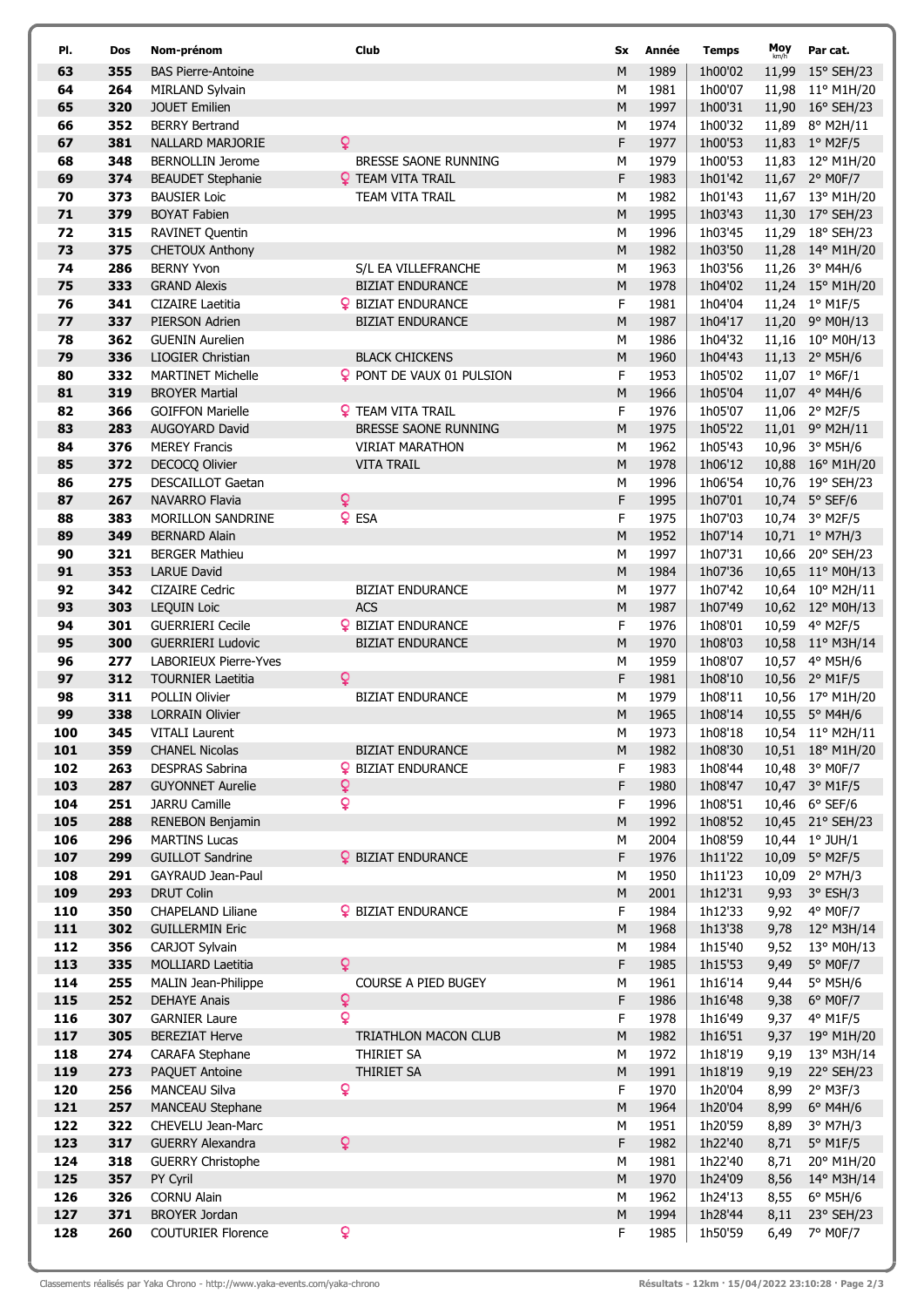| PI.                        | <b>Dos</b> | Nom-prénom          | Club | Sx | Année | <b>Temps</b> | Moy | Par cat. |
|----------------------------|------------|---------------------|------|----|-------|--------------|-----|----------|
| Abandons (1)<br><b>DNF</b> | 325        | <b>BORDAT Agnes</b> |      |    | 1970  | Abandon      |     |          |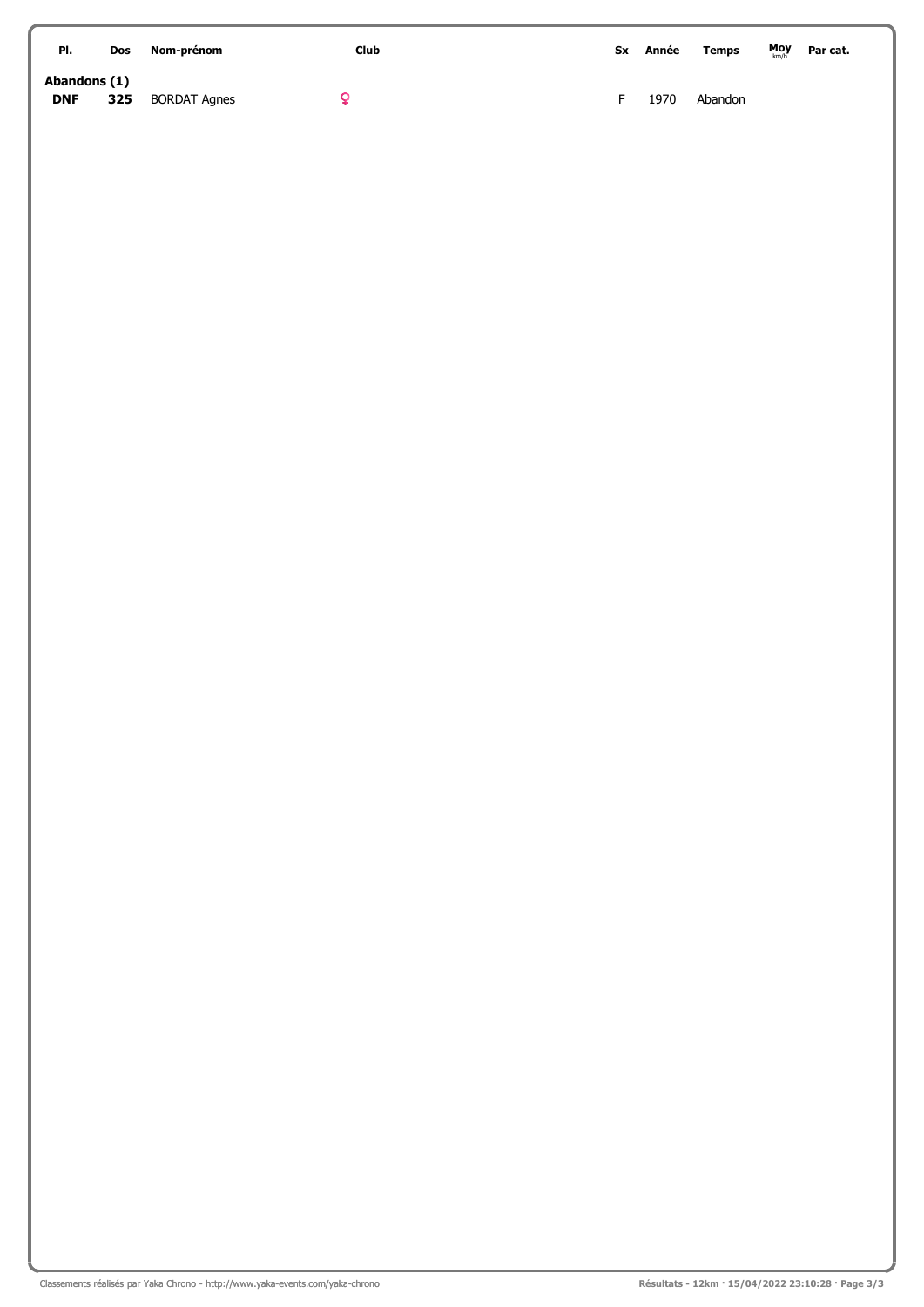## SAINT JEAN BY NIGHT

ACS St Jean · vendredi 15 avril 2022

## Résultats - 6km · 3 pages



| PI.                     | Dos                     | Nom-prénom                                           |   | Club                              | Sx        | Année        | <b>Temps</b>   | Moy   | Par cat.                           |
|-------------------------|-------------------------|------------------------------------------------------|---|-----------------------------------|-----------|--------------|----------------|-------|------------------------------------|
| 1                       | 110                     | <b>DEGUT Corentin</b>                                |   | CL RALLYESPORT 71                 | M         | 1998         | 22'52          |       | 15,74 1° SEH/16                    |
| $\mathbf{2}$            | 142                     | <b>CANNIZZARO Maxime</b>                             |   | LES FOULEES DES CARRONS           | M         | 1986         | 23'48          |       | 15,13 1° M0H/13                    |
| 3                       | 173                     | <b>PRADIGNAC Martin</b>                              |   | S/L CA VALENCE                    | ${\sf M}$ | 2002         | 23'49          |       | 15,12 1° ESH/5                     |
| $\overline{\mathbf{4}}$ | 120                     | <b>AUCLAIR Nicolas</b>                               |   | BRESSE SAONE RUNNING              | M         | 1987         | 24'09          |       | 14,91 2° M0H/13                    |
| 5                       | 29                      | <b>DUBOIS Arnaud</b>                                 |   | PERONNAS ORIENTATION TRIATHLON    | ${\sf M}$ | 1979         | 24'10          |       | 14,90 1° M1H/15                    |
| 6                       | 136                     | <b>CHAVY Pierre-Emmanuel</b>                         |   | BRESSE SAONE RUNNING              | M         | 1984         | 24'13          |       | 14,87 3° M0H/13                    |
| $\overline{\mathbf{z}}$ | 58                      | <b>MANIGAND Remi</b>                                 |   | <b>BIZIAT ENDURANCE</b>           | M         | 1992         | 25'26          |       | 14,15 2° SEH/16                    |
| 8                       | 59                      | <b>LABRO</b> Thomas                                  |   | DANS LE RETRO                     | M         | 1995         | 25'32          |       | 14,10 3° SEH/16                    |
| 9                       | 94                      | <b>GALLI Aurelien</b>                                |   |                                   | M         | 2000         | 25'34          |       | 14,08 2° ESH/5                     |
| 10                      | 114                     | <b>BONALDI Calliste</b>                              |   | PONT DE VAUX 01 PULSION           | M         | 2006         | 26'30          |       | 13,58 1° CAH/5                     |
| 11                      | 138                     | <b>MURTIN Fabrice</b>                                |   | LES FOULEES DES CARRONS           | M         | 1975         | 26'32          |       | 13,57 1° M2H/11                    |
| 12                      | 129                     | <b>BAGNE Damien</b>                                  |   | <b>BIZIAT ENDURANCE</b>           | M         | 1981         | 26'39          |       | 13,51 2° M1H/15                    |
| 13                      | 77                      | <b>MERLIN Luca</b>                                   |   |                                   | M         | 1995         | 26'42          |       | 13,48 4° SEH/16                    |
| 14                      | 35                      | <b>EGLEME Orlane</b>                                 |   | <b>Q</b> EA MACON                 | F<br>M    | 1995         | 26'45          |       | 13,46 1° SEF/26                    |
| 15<br>16                | 125<br>71               | <b>COUTURIER Julien</b><br><b>FOULHOUX Alexandra</b> | ò |                                   | F         | 1999<br>1974 | 27'04<br>27'13 |       | 13,30 5° SEH/16<br>13,23 1° M2F/14 |
| 17                      | 74                      | POIZAT Jade                                          |   | <b>Q</b> TMC                      | F         | 2005         | 27'19          |       | 13,18 1° CAF/6                     |
| 18                      | 151                     | <b>CARREE Wilfried</b>                               |   |                                   | M         | 1992         | 27'26          |       | 13,12 6° SEH/16                    |
| 19                      | 111                     | <b>BOURGOGNE Alexis</b>                              |   | CL RALLYESPORT 71                 | M         | 2000         | 27'31          |       | 13,08 3° ESH/5                     |
| 20                      | 113                     | <b>ROZIER Patrick</b>                                |   | <b>CURTAFOND</b>                  | M         | 1966         | 27'52          |       | 12,92 1° M4H/2                     |
| 21                      | 85                      | <b>VIARDOT Dorian</b>                                |   | AS TRIATHLON GENDARMERIE          | ${\sf M}$ | 1992         | 27'58          |       | 12,87 7° SEH/16                    |
| 22                      | 108                     | FOUCHEROT Stephane                                   |   | PONT DE VAUX 01 PULSION           | M         | 1975         | 28'00          |       | 12,86 2° M2H/11                    |
| 23                      | 109                     | <b>ALLOIN Emile</b>                                  |   |                                   | ${\sf M}$ | 1997         | 28'26          |       | 12,66 8° SEH/16                    |
| 24                      | 53                      | <b>BACHELET Gerald</b>                               |   | EA BOURG-EN-BRESSE*               | M         | 1972         | 28'31          |       | 12,62 1° M3H/3                     |
| 25                      | 17                      | <b>TISSOT Nathan</b>                                 |   |                                   | M         | 2006         | 28'55          |       | 12,45 2° CAH/5                     |
| 26                      | 171                     | <b>BELICARD Colin</b>                                |   | <b>MACON GYM</b>                  | M         | 2006         | 28'56          |       | 12,44 3° CAH/5                     |
| 27                      | 80                      | <b>CAILLE Alexis</b>                                 |   |                                   | ${\sf M}$ | 1997         | 29'18          |       | 12,29 9° SEH/16                    |
| 28                      | 161                     | PARDON Benjamin                                      |   |                                   | M         | 1988         | 29'42          |       | 12,12 10° SEH/16                   |
| 29                      | 115                     | <b>BONALDI Cedric</b>                                |   | <b>WGTN</b>                       | M         | 1979         | 29'51          |       | 12,06 3° M1H/15                    |
| 30                      | 83                      | <b>GALL Lionel</b>                                   |   | TRIATHLON MACON CLUB              | M         | 1978         | 29'52          |       | 12,05 4° M1H/15                    |
| 31                      | 122                     | <b>MURTIN Cedric</b>                                 |   |                                   | M         | 1978         | 30'04          |       | 11,97 5° M1H/15                    |
| 32                      | 159                     | <b>CHANE Anthony</b>                                 |   |                                   | M         | 1993         | 30'06          |       | 11,96 11° SEH/16                   |
| 33<br>34                | 148<br>72               | <b>MOUSSY Dominique</b><br><b>FOULHOUX Olivier</b>   |   | 1000 PATTES MACON                 | M<br>М    | 1962<br>1975 | 30'13<br>30'51 |       | 11,91 1° M5H/6<br>11,67 3° M2H/11  |
| 35                      | 24                      | <b>BONNET Nicolas</b>                                |   | IMPRIMERIE COMIMPRESS             | ${\sf M}$ | 1974         | 31'18          |       | 11,50 4° M2H/11                    |
| 36                      | 91                      | <b>SAUNOIS Loic</b>                                  |   | <b>TEAM KANAKA</b>                | M         | 1976         | 31'25          |       | 11,46 5° M2H/11                    |
| 37                      | 67                      | <b>RAMS Renaud</b>                                   |   |                                   | M         | 1985         | 31'33          |       | 11,41 4° M0H/13                    |
| 38                      | 84                      | GALL Lilou                                           |   | <b>?</b> TRIATHLON MACON CLUB     | F         | 2006         | 31'36          |       | 11,39 $2^{\circ}$ CAF/6            |
| 39                      | 178                     | <b>RATIVET Franck</b>                                |   | ETOILE PETANQUE LAIZE             | M         | 1977         | 31'38          |       | 11,38 6° M2H/11                    |
| 40                      | 146                     | <b>MICHEL Ludovic</b>                                |   |                                   | M         | 1982         | 31'40          |       | 11,37 6° M1H/15                    |
| 41                      | 22                      | PACQUELET Denis                                      |   | IMPRIMERIE COMIMPRESS             | ${\sf M}$ | 1961         | 31'41          |       | 11,36 2° M5H/6                     |
| 42                      | $\overline{\mathbf{z}}$ | <b>BOURDON Dylan</b>                                 |   |                                   | M         | 2004         | 31'45          |       | 11,34 1° JUH/1                     |
| 43                      | 149                     | <b>PELLETIER Caroline</b>                            |   | <b>Q</b> BIZIAT ENDURANCE         | F         | 1986         | 31'45          |       | 11,34 1° M0F/14                    |
| 44                      | 69                      | <b>BECHARD Ludovic</b>                               |   |                                   | M         | 1970         | 31'46          |       | 11,33 2° M3H/3                     |
| 45                      | 60                      | <b>BECHARD Clarisse</b>                              | ¥ |                                   | F         | 1995         | 31'49          |       | 11,31 2° SEF/26                    |
| 46                      | 79                      | <b>GUILLEMOZ Soisick</b>                             | Q |                                   | F         | 1977         | 32'11          |       | 11,19 2° M2F/14                    |
| 47                      | 101                     | <b>BERARDET Edwige</b>                               | ¥ |                                   | F         | 1987         | 32'25          |       | 11,11 2° MOF/14                    |
| 48                      | 104                     | <b>GIORGETTI Helene</b>                              | Q |                                   | F         | 1968         | 32'30          |       | 11,08 1° M3F/8                     |
| 49                      | 86                      | <b>CAILLE Stella</b>                                 | ò |                                   | F         | 2000         | 32'31          |       | 11,07 1° ESF/3                     |
| 50<br>51                | 76<br>97                | <b>GAUTHEY Franck</b><br><b>DARBON Julie</b>         | ò |                                   | M<br>F    | 1980<br>1985 | 32'33<br>32'47 |       | 11,06 7° M1H/15<br>10,98 3° M0F/14 |
| 52                      | 47                      | <b>BOUILLET Valerian</b>                             |   |                                   | M         | 1990         | 33'02          |       | 10,90 12° SEH/16                   |
| 53                      | 96                      | <b>CORGET Julien</b>                                 |   | <b>EA MACON</b>                   | ${\sf M}$ | 1978         | 33'24          |       | 10,78 8° M1H/15                    |
| 54                      | 12                      | NAVORET Jeremy                                       |   | <b>ALPM</b>                       | M         | 1981         | 33'26          |       | 10,77 9° M1H/15                    |
| 55                      | $\overline{\mathbf{4}}$ | <b>GACHET Lucile</b>                                 |   | <b>Q</b> ALPM                     | F         | 1980         | 33'28          |       | 10,76 1° M1F/19                    |
| 56                      | 11                      | <b>GEOFFREY Axel</b>                                 |   | <b>GOMBAUD JULIEN CHARPENTIER</b> | M         | 1985         | 33'29          |       | 10,75 5° M0H/13                    |
| 57                      | 3                       | <b>GLEITZ Sylvain</b>                                |   | <b>ALPM</b>                       | M         | 1980         | 33'29          |       | 10,75 10° M1H/15                   |
| 58                      | 145                     | <b>JOSEPH Amelie</b>                                 | Q |                                   | F         | 1986         | 33'37          | 10,71 | 4° M0F/14                          |
| 59                      | 147                     | <b>COYETTE Marc</b>                                  |   |                                   | ${\sf M}$ | 1988         | 33'39          |       | 10,70 13° SEH/16                   |
| 60                      | 160                     | <b>MARTIN Daniel</b>                                 |   | NATURE EVASION POLLIAT            | M         | 1959         | 33'42          |       | 10,68 3° M5H/6                     |
| 61                      | 158                     | <b>LANDELLE Anne-Marie</b>                           |   | $Q$ BSR                           | F         | 1966         | 33'43          |       | 10,68 1° M4F/4                     |
| 62                      | 78                      | PELISSON Mathilde                                    |   | <b>Q</b> BARGE PELISSON           | F         | 1992         | 33'55          |       | 10,61 3° SEF/26                    |

Classement réalisé par YAKAEVENTS. http://www.yaka-events.com/yaka-chrono Résultats - 6km · 16/04/2022 13:57:16 · Page 1/3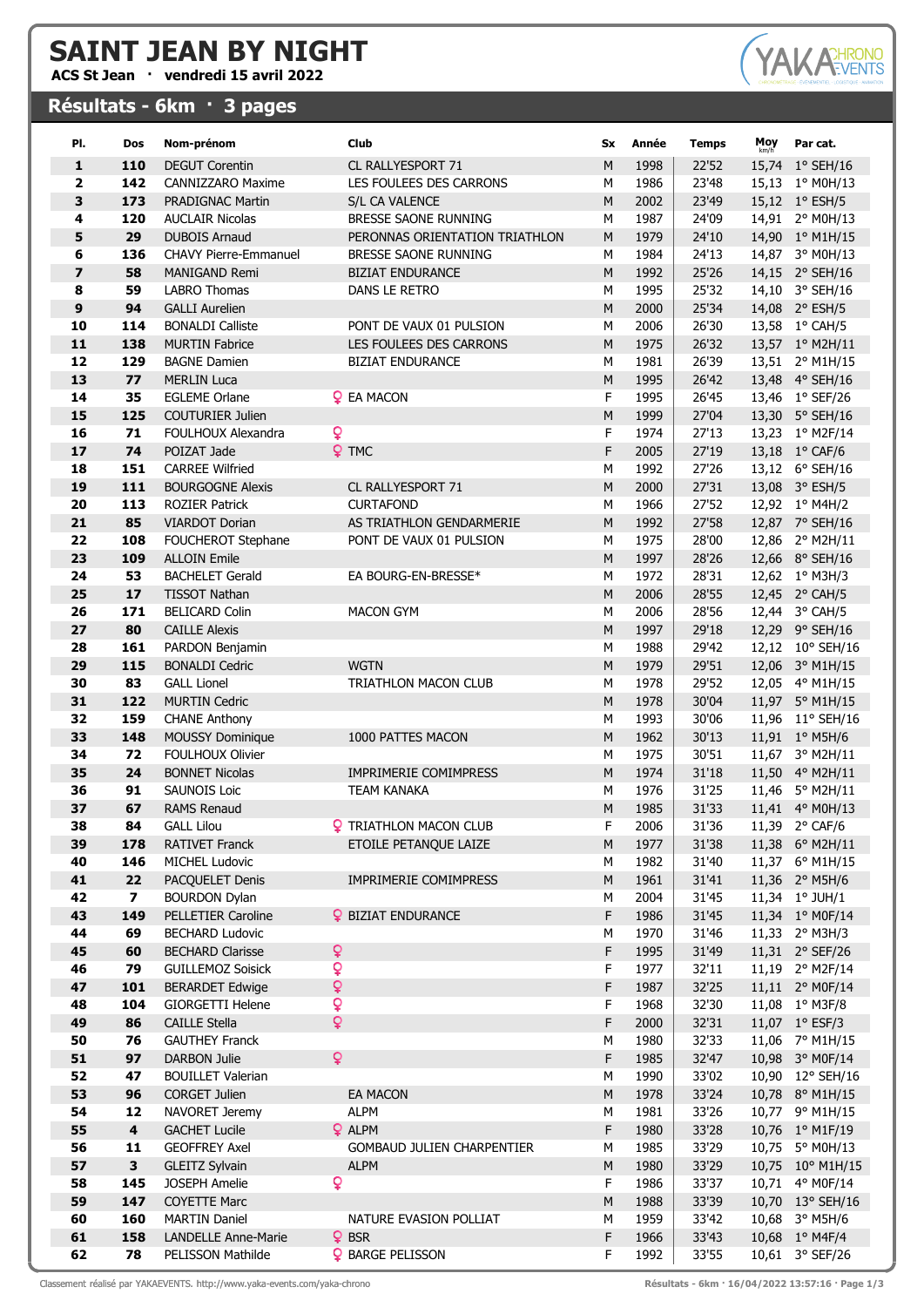| PI.        | Dos       | Nom-prénom                                       | Club                                                 | Sx        | Année        | <b>Temps</b>   | Moy<br>km/h  | Par cat.                 |
|------------|-----------|--------------------------------------------------|------------------------------------------------------|-----------|--------------|----------------|--------------|--------------------------|
| 63         | 134       | <b>BERTHIER Paul</b>                             |                                                      | M         | 2000         | 33'56          |              | 10,61 4° ESH/5           |
| 64         | 124       | LOTTE Jordan                                     |                                                      | M         | 1986         | 34'05          |              | 10,56 6° M0H/13          |
| 65         | 168       | PONCET Damien                                    |                                                      | ${\sf M}$ | 1973         | 34'08          |              | 10,55 7° M2H/11          |
| 66         | 9         | <b>GOMBAUD Laetitia</b>                          | <b>Q</b> GOMBAUD JULIEN CHARPENTIER                  | F         | 1986         | 34'17          |              | 10,50 5° M0F/14          |
| 67         | 10        | <b>GOMBAUD Julien</b>                            | <b>GOMBAUD JULIEN CHARPENTIER</b>                    | M         | 1986         | 34'18          |              | 10,50 7° M0H/13          |
| 68         | 66        | <b>LESSELLIER Noreen</b>                         | <b>Q</b> CROSSFIT KANAKA                             | F         | 1977         | 34'19          |              | 10,49 3° M2F/14          |
| 69         | 73        | PEULET Jean                                      | <b>BOURG EN BRESSE TRIATHLON</b>                     | M         | 1956         | 34'25          |              | 10,46 1° M6H/4           |
| 70         | 117       | <b>BREANT Nicolas</b>                            |                                                      | M         | 1995         | 34'36          |              | 10,40 14° SEH/16         |
| 71         | 56        | <b>WALLIN Anika</b>                              | $\mathsf{Q}$                                         | F         | 2006         | 34'48          |              | 10,34 3° CAF/6           |
| 72         | 52        | CHOPARD Joel                                     |                                                      | M         | 1954         | 34'49          |              | 10,34 2° M6H/4           |
| 73         | 116       | <b>BONALDI Marie-Laure</b>                       | $\mathsf{Q}$                                         | F         | 1980         | 35'00          |              | 10,29 2° M1F/19          |
| 74         | 181       | <b>FOURRIER JEAN-PIERRE</b>                      |                                                      | M         | 1950         | 35'00          |              | 10,29 1° M7H/2           |
| 75         | 21        | <b>JANODET Olivier</b>                           | OLIV' ELEC                                           | M         | 1973         | 35'05          |              | 10,26 8° M2H/11          |
| 76         | 62        | <b>BECHARD Flavie</b>                            | $\mathsf{Q}$                                         | F         | 2002         | 35'09          |              | 10,24 2° ESF/3           |
| 77         | 175       | <b>BEREZIAT Serge</b>                            |                                                      | M         | 1960         | 35'21          |              | 10,18 4° M5H/6           |
| 78         | 107       | <b>DESRAYAUD Elise</b>                           | <b>Q</b> L'ORANGE BLEUE                              | F         | 1985         | 35'29          |              | 10,15 6° M0F/14          |
| 79         | 39        | <b>VARLET Tristan</b>                            |                                                      | M         | 1980         | 35'29          |              | 10,15 11° M1H/15         |
| 80         | 156       | <b>DELMAS Alexandra</b>                          | <b>Q</b> VIRIAT MARATHON                             | F         | 1975         | 35'35          |              | 10,12 4° M2F/14          |
| 81         | 157       | <b>DELMAS Manon</b>                              | $\mathsf{Q}$                                         | F         | 2003         | 35'38          |              | 10,10 1° JUF/2           |
| 82         | 70        | <b>COULON Laurent</b>                            |                                                      | M         | 1976         | 36'03          | 9,99         | 9° M2H/11                |
| 83         | 63        | <b>DURY Michel</b>                               |                                                      | M         | 1956         | 36'07          | 9,97         | 3° M6H/4                 |
| 84         | 152       | <b>CONTE Veronique</b>                           | $\mathsf{Q}$                                         | F         | 1972         | 36'17          | 9,92         | $2^{\circ}$ M3F/8        |
| 85         | 81        | <b>COMBIER Dimitri</b>                           |                                                      | M         | 2001         | 36'24          | 9,89         | $5^\circ$ ESH/5          |
| 86         | 176       | <b>RATIVET Julie</b>                             | <b>Q</b> REGATES MACONNAISES                         | F         | 2006         | 36'24          | 9,89         | $4^{\circ}$ CAF/6        |
| 87         | 89        | <b>THERY Gerard</b>                              |                                                      | M         | 1958         | 36'26          | 9,88         | 5° M5H/6                 |
| 88         | 75        | <b>GAUTHEY Elise</b>                             | <b>Q</b> TEAM KANAKA                                 | F         | 1981         | 36'28          | 9,87         | 3° M1F/19                |
| 89         | 153       | <b>ARTERO Yanis</b>                              |                                                      | M         | 2006         | 36'38          | 9,83         | 4° CAH/5                 |
| 90         | 32<br>34  | <b>FONTANES Estelle</b>                          | <b>Q</b> COURIR A VAUVERT<br>$\mathsf{Q}$            | F         | 1989         | 36'42          | 9,81         | $4°$ SEF/26              |
| 91         | 162       | <b>ROLLET Marion</b>                             |                                                      | F         | 1988         | 36'42          | 9,81         | $5^\circ$ SEF/26         |
| 92<br>93   | 121       | <b>VENET Sandrine</b><br><b>RABUEL Frederic</b>  | <b>Q</b> BIZIAT ENDURANCE<br><b>BIZIAT ENDURANCE</b> | F<br>M    | 1976<br>1980 | 36'47<br>36'49 | 9,79<br>9,78 | 5° M2F/14<br>12° M1H/15  |
| 94         | 90        | <b>GAULIN-POIZAT Isabelle</b>                    | $\mathsf{Q}$                                         | F         | 1967         | 36'54          | 9,76         | $2°$ M4F/4               |
| 95         | 154       | <b>MOLES Stephanie</b>                           | $\mathsf Q$                                          | F         | 1980         | 36'55          | 9,75         | 4° M1F/19                |
| 96         | 43        | <b>FENET Helene</b>                              | <b>Q</b> ACS                                         | F         | 1980         | 37'06          | 9,70         | 5° M1F/19                |
| 97         | 163       | <b>DEGRANGE Valerie</b>                          | Q                                                    | F         | 1978         | 37'14          | 9,67         | 6° M1F/19                |
| 98         | 169       | <b>PONCET Florence</b>                           | Q                                                    | F         | 1977         | 37'14          | 9,67         | 6° M2F/14                |
| 99         | 155       | <b>CHANEL Alice</b>                              | <b>Q</b> BIZIAT ENDURANCE                            | F         | 1983         | 37'27          | 9,61         | 7° M0F/14                |
| 100        | 183       | DENOSJEAN KAEL                                   |                                                      | M         | 2006         | 37'46          | 9,53         | 5° CAH/5                 |
| 101        | 119       | <b>VIALETTE Annick</b>                           | <b>Q</b> AJT                                         | F         | 1981         | 37'55          | 9,49         | 7° M1F/19                |
| 102        | 106       | <b>MESCHART Julie</b>                            | Q                                                    | F         | 1995         | 37'58          | 9,48         | $6°$ SEF/26              |
| 103        | 28        | <b>GARNIER Christiane</b>                        | <b>Q</b> DECATHLON MACON                             | F         | 1971         | 38'05          | 9,45         | 3° M3F/8                 |
| 104        | 61        | <b>BECHARD Jade</b>                              | ç                                                    | F         | 1999         | 38'09          | 9,44         | 7° SEF/26                |
| 105        | 55        | <b>BACHELET Ninon</b>                            | $\mathsf Q$                                          | F         | 2006         | 38'19          | 9,40         | $5^{\circ}$ CAF/6        |
| 106        | 88        | <b>BORDAT Nathalie</b>                           | Q                                                    | F         | 1968         | 38'31          | 9,35         | 4° M3F/8                 |
| 107        | 118       | LUCCHESE Hugo                                    |                                                      | M         | 1996         | 38'39          | 9,31         | $15^{\circ}$ SEH/16      |
| 108        | 54        | <b>BACHELET Chrystelle</b>                       | $\mathsf{Q}$                                         | F         | 1975         | 38'44          | 9,29         | 7° M2F/14                |
| 109        | 170       | <b>VERNOUX Rachel</b>                            | <b>Q</b> VIRIAT MARATHON                             | F         | 1966         | 38'52          | 9,26         | $3°$ M4F/4               |
| 110        | 150       | <b>CARROT Sophie</b>                             | ò                                                    | F         | 1973         | 39'27          | 9,13         | 8° M2F/14                |
| 111        | 127       | <b>CORNUTRAIT Geoffroy</b>                       |                                                      | M         | 1985         | 39'28          | 9,12         | 8° M0H/13                |
| 112        | 87        | <b>BARRE Jean-Pascal</b>                         |                                                      | M         | 1968         | 39'40          | 9,08         | 3° M3H/3                 |
| 113        | 26        | <b>BOUCHARD Sarah</b>                            | $\mathsf Q$                                          | F         | 1998         | 39'49          | 9,04         | $8°$ SEF/26              |
| 114        | 27        | <b>GIL Valentine</b>                             | Q                                                    | F         | 1997         | 39'51          | 9,03         | 9° SEF/26                |
| 115        | 13        | DRUT Lysandra                                    | $\mathsf Q$                                          | F         | 1998         | 40'07          | 8,97         | $10^{\circ}$ SEF/26      |
| 116        | 131       | <b>GAUTHIER Jessica</b>                          | Q                                                    | F         | 1993         | 40'11          | 8,96         | $11^{\circ}$ SEF/26      |
| 117        | ${\bf 1}$ | <b>MAITRE Laura</b>                              | Q                                                    | F         | 1990         | 40'15          | 8,94         | $12^{\circ}$ SEF/26      |
| 118        | 180       | MIDEY JEREMY                                     | <b>ALPM</b>                                          | M         | 1991         | 40'18          | 8,93         | 16° SEH/16               |
| 119        | 103       | SIGNEAU Wilfried                                 | <b>BIZIAT ENDURANCE</b>                              | M         | 1986         | 40'40          | 8,85         | 9° M0H/13                |
| 120        | 167       | CARJOT Lydie                                     | Q                                                    | F         | 1978         | 40'52          | 8,81         | 8° M1F/19                |
| 121        | 164       | <b>COUVET Celine</b>                             | $\mathsf{Q}$                                         | F         | 1983         | 40'53          | 8,81         | 8° M0F/14                |
| 122        | 95        | CARNEIRO Sylvia                                  | Q                                                    | F         | 1985         | 40'54          | 8,80         | 9° M0F/14                |
| 123        | 100       | <b>VOISIN Christelle</b>                         | ç                                                    | F         | 1971         | 41'12          | 8,74         | 5° M3F/8                 |
| 124        | 99        | <b>NUGUET Claire</b>                             | ò                                                    | F         | 1973         | 41'17          | 8,72         | 9° M2F/14                |
| 125        | 105       | PERDRIX-REVILLON Murielle                        | $\mathsf{Q}$                                         | F         | 1985         | 41'19          | 8,71         | $10^{\circ}$ M0F/14      |
| 126        | 30<br>18  | <b>FEYEUX Eugenie</b><br><b>DURAND Charlotte</b> | Q<br><b>Q</b> BASIC FIT                              | F<br>F    | 2002<br>2003 | 41'20<br>41'21 | 8,71<br>8,71 | 3° ESF/3                 |
| 127<br>128 | 174       | RUDOWSKI Guillaume                               |                                                      | M         | 1984         | 41'33          | 8,66         | $2°$ JUF/2<br>10° M0H/13 |
| 129        | 8         | MEHU Xavier                                      |                                                      | M         | 1979         | 41'37          | 8,65         | 13° M1H/15               |
|            |           |                                                  |                                                      |           |              |                |              |                          |